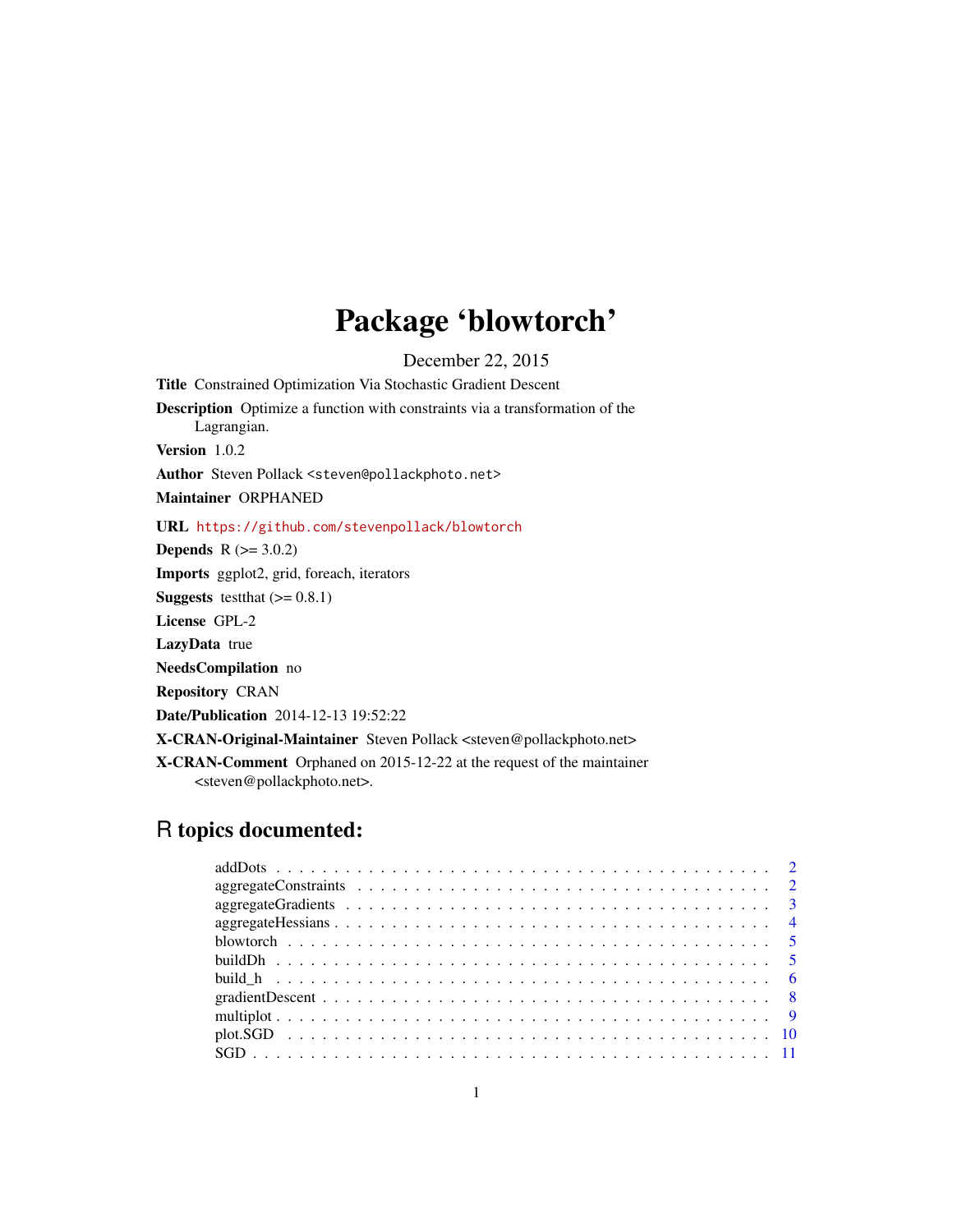#### <span id="page-1-0"></span>**Index** [13](#page-12-0)

# Description

modifies the input function to accept extra arguments, if it doesn't already.

# Usage

```
addDots(func, .verbose = FALSE)
```
# Arguments

| func     | the function whose signature is to be modified.                      |
|----------|----------------------------------------------------------------------|
| .verbose | logical flag indicating whether warnings should be displayed or not. |

# Value

a function with the same body as func but whose signature now includes ....

# Examples

```
## Not run:
f <- function(x,y) x^2 + y^2g \leftarrow addDots(f)g
h <- addDots(g, .verbose=TRUE)
## End(Not run)
```
<span id="page-1-1"></span>aggregateConstraints *Aggregate constraints.*

# Description

Collect constraint functions into a vector.

# Usage

```
aggregateConstraints(...)
```
#### Arguments

... constraint functions. Must have take a single argument and return a single value.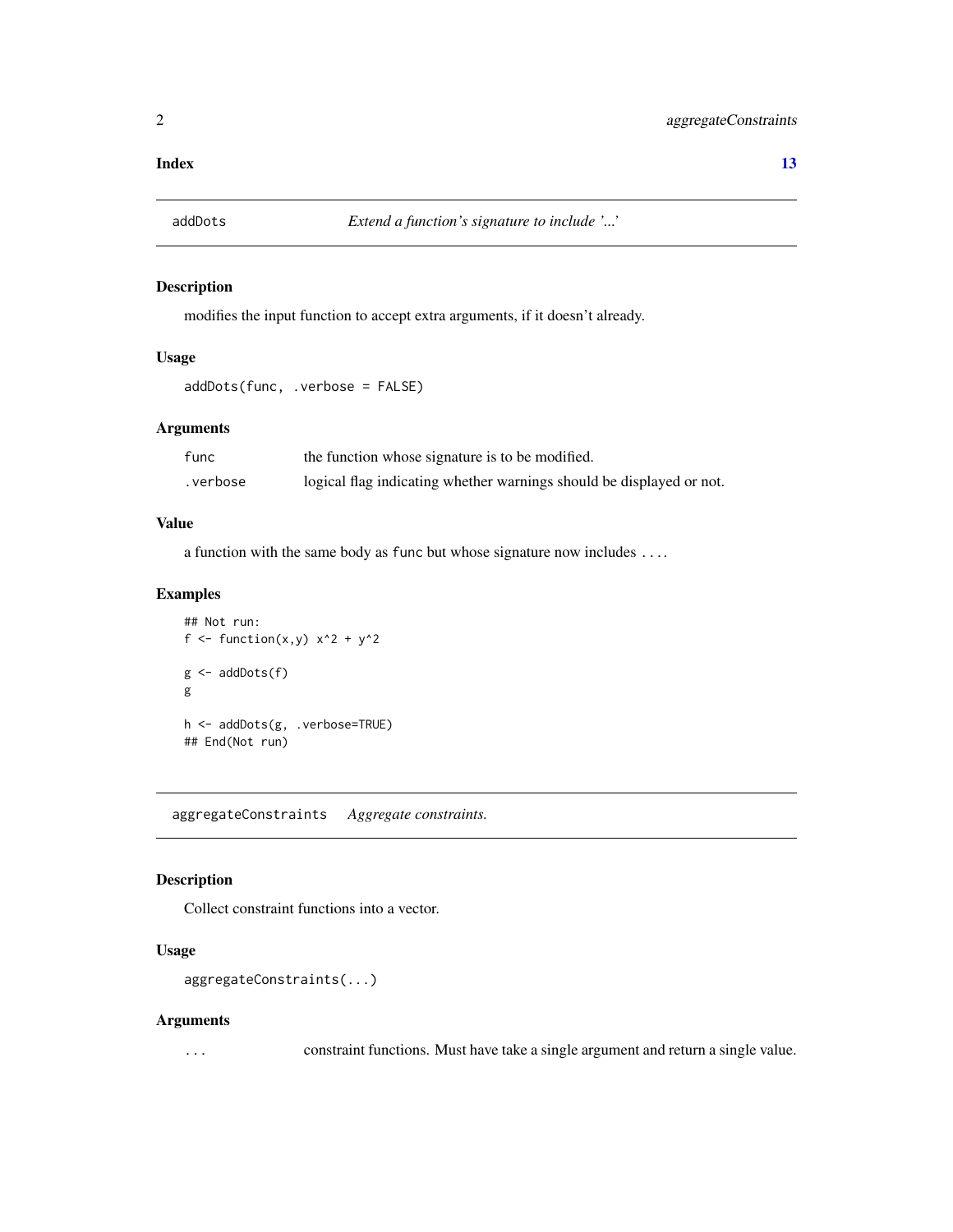# <span id="page-2-0"></span>aggregateGradients 3

# Value

a function which takes a value X and returns a vector with length equal to length(...). The i-th entry of the return value is the i-th constraint function evaluated at X.

#### See Also

Other aggregate functions: [aggregateGradients](#page-2-1); [aggregateHessians](#page-3-1)

#### Examples

```
g1 \leftarrow function(X) {
as.numeric(c(1,1,1) %x X^4 - 1)
}
g2 \leftarrow function(X) {
  as.numeric(c(1,1,1) %x^2 - 1)
}
G <- aggregateConstraints(g1, g2)
G(c(1,1,1))
```
<span id="page-2-1"></span>aggregateGradients *Aggregate constraint gradients.*

#### Description

Collect gradients of constraint functions into a matrix.

#### Usage

```
aggregateGradients(...)
```
#### Arguments

... gradients of constraint functions.

#### Value

a function which takes a value X and returns a matrix with with dimensions  $c(length(X), length(...))$ . The  $(i,j)$  entry of the return value is the i-th partial derivative of the j-th constraint, evaluated at X.

# See Also

Other aggregate functions: [aggregateConstraints](#page-1-1); [aggregateHessians](#page-3-1)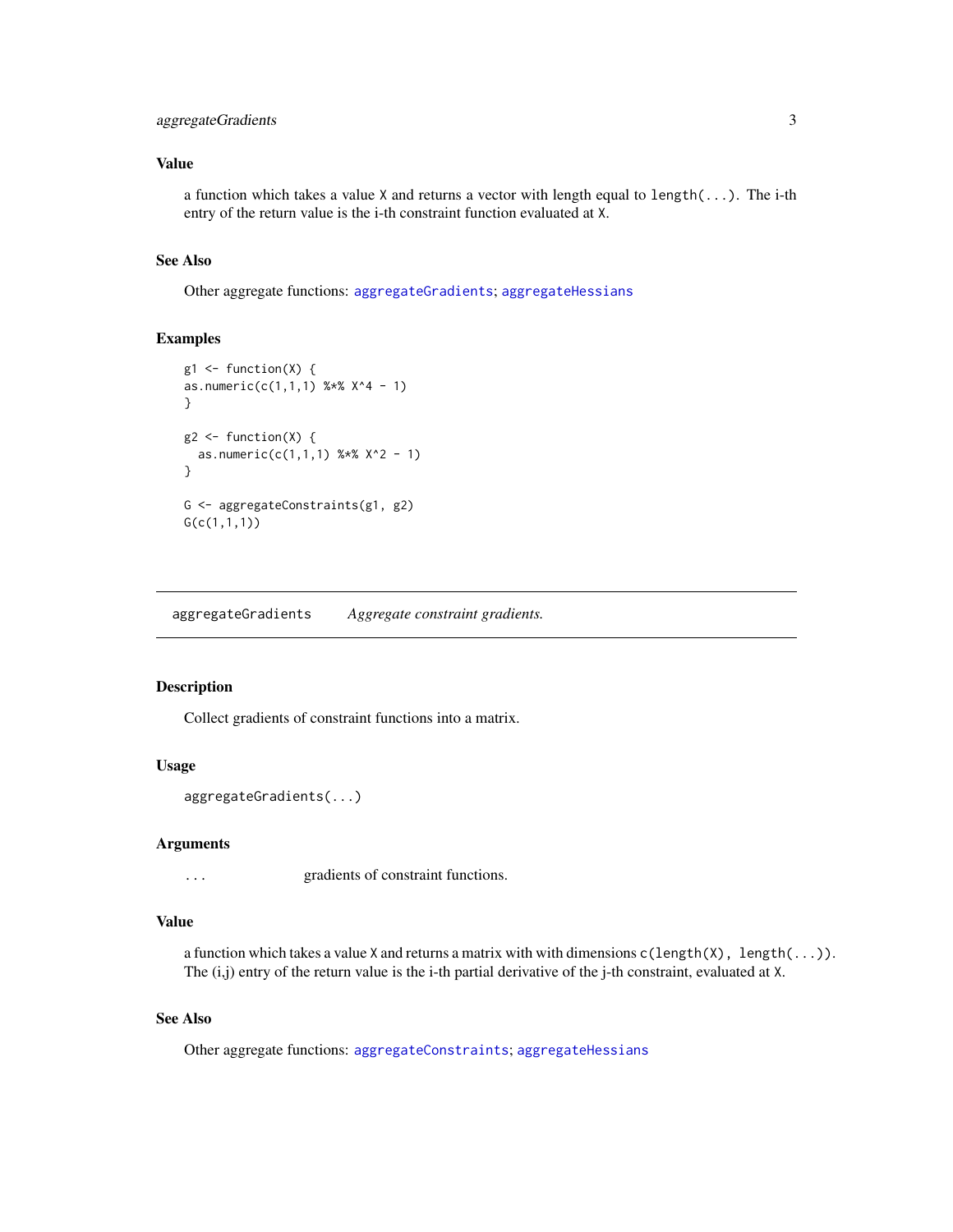#### Examples

```
Dg1 <- function(X){
  4 * X^3
}
Dg2 \leftarrow function(X){
  2 * X
}
DG <- aggregateGradients(Dg1, Dg2)
DG(c(1,1,1))
```
<span id="page-3-1"></span>aggregateHessians *Aggregate constraint Hessians.*

# Description

Collect Hessian matrices of constraint functions into a 3D array.

#### Usage

aggregateHessians(...)

#### Arguments

... Hessians of constraint functions.

#### Value

a function which takes a value X and returns a 3D array with with dimensions c(length(X), length(X), length(...)). The (i,j,k) entry of the return value is the ij-th partial derivative of the k-th constraint, evaluated at X.

# See Also

Other aggregate functions: [aggregateConstraints](#page-1-1); [aggregateGradients](#page-2-1)

#### Examples

```
Hg1 <- function(X){
matrix(12 * c(X[1], 0, 0, 0, X[2], 0, 0, 0, X[3])^2, nrow=3, byrow=TRUE)
}
Hg2 \leftarrow function(X){
 matrix(c(2, 0, 0, 0, 2, 0, 0, 0, 2), nrow=3, byrow=TRUE)
}
HG <- aggregateHessians(Hg1, Hg2)
HG(c(0,0,0))
```
<span id="page-3-0"></span>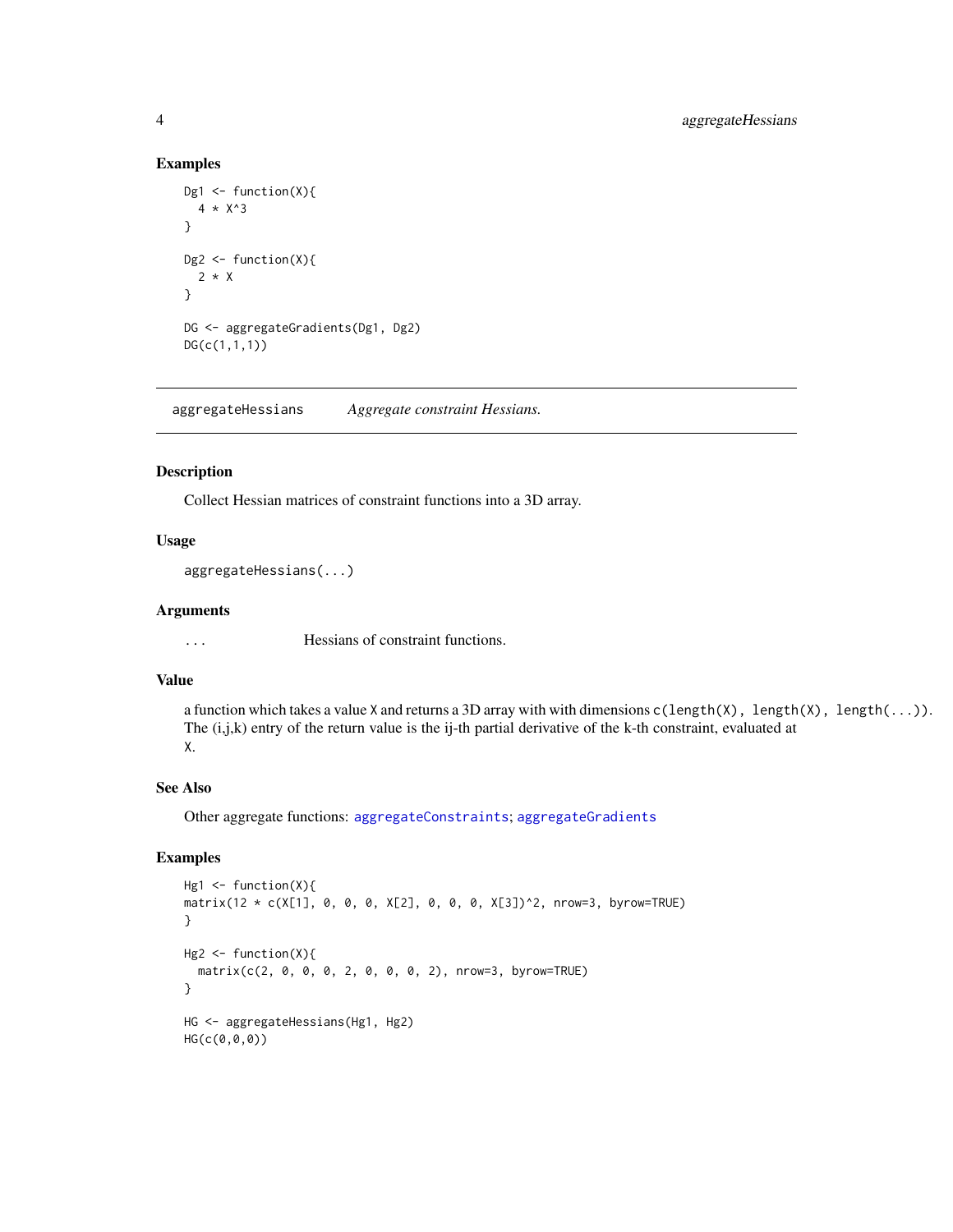<span id="page-4-0"></span>blowtorch *blowtorch*

# Description

blowtorch

<span id="page-4-1"></span>buildDh *Assemble the gradient of h*

#### Description

Assemble the gradient of h from the second and first derivatives of the objective and constraint functions.

#### Usage

buildDh(G, Df, DG, Hf, HG)

# Arguments

| G         | a vector valued constraint function which takes input X and should yield a vector<br>of 0's when all constraints are satisfied. See aggregateConstraints.                                                                            |
|-----------|--------------------------------------------------------------------------------------------------------------------------------------------------------------------------------------------------------------------------------------|
| Df        | a vector valued function representing the gradient of the objective function, f. Df<br>should take $(X, \text{lambda})$ as primary arguments, though it must take $(X, \text{lambda})$ , data)<br>as arguments if SGD is to be used. |
| DG        | a matrix valued function representing the matrix of gradients of constraint func-<br>tions. See aggregateGradients.                                                                                                                  |
| Hf        | the Hessian matrix of the objective function, f. Hf should take (X, lambda) as<br>primary arguments, if gradientDescent is being used to optimize f. If SGD is<br>being called, it must take (X, lambda, data) as arguments.         |
| <b>HG</b> | the (aggregate) Hessian of the constrain function G. This object must have the<br>same form as the output to aggregate Hessians.                                                                                                     |

#### Details

The definition for h and Dh can be found in system.file("final\_project", "final\_paper", "final\_paper.pdf", pac All files associated with the creation of the .pdf's in inst/final\_project/ are available through the github repository, <https://github.com/stevenpollack/blowtorch>

#### Value

a vector-valued function Dh(X, lambda, data) which is the gradient of h as created in [build\\_h](#page-5-1).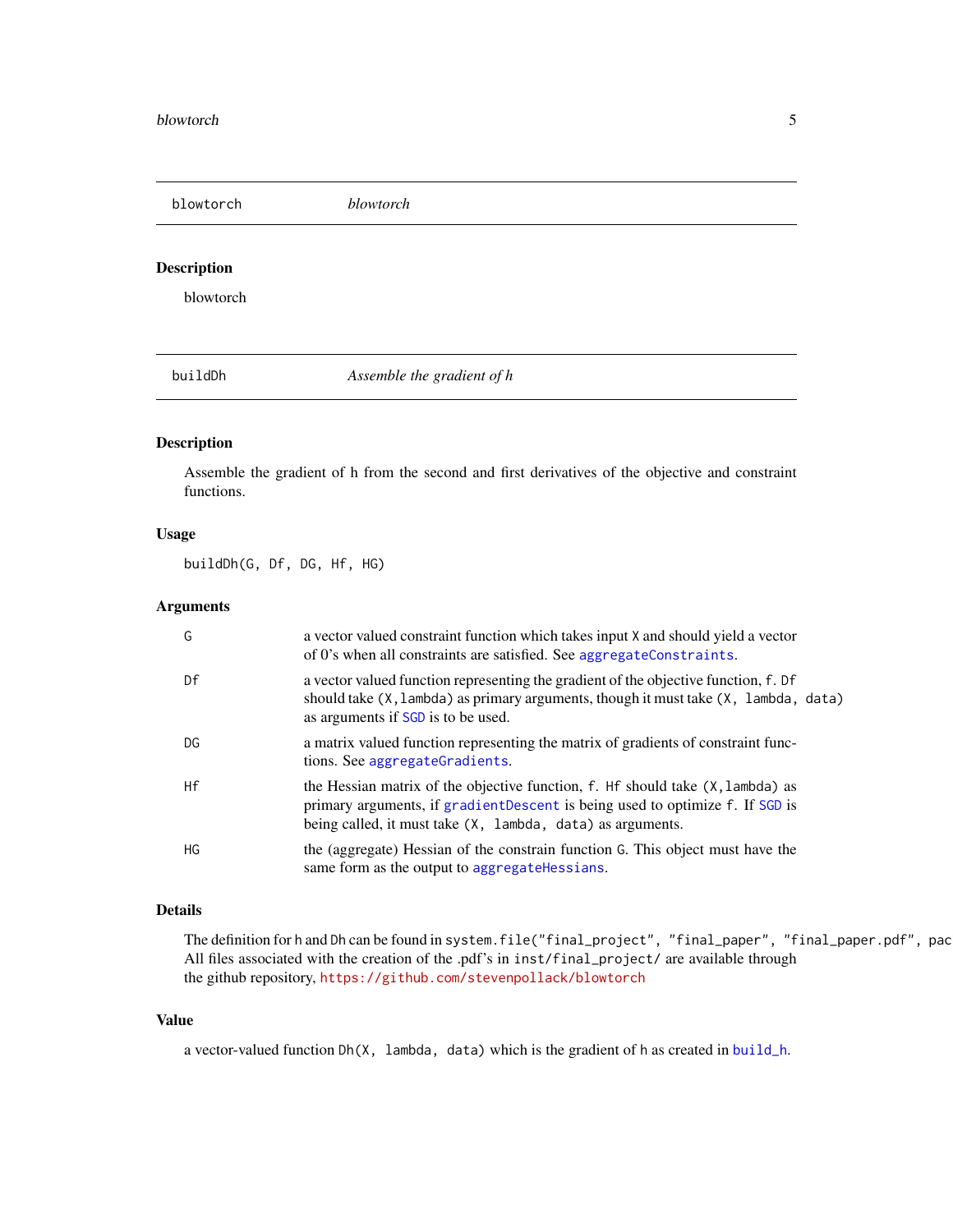# <span id="page-5-0"></span>See Also

Other blowtorch wrappers: [build\\_h](#page-5-1)

# Examples

```
Df \leftarrow function(X){
x \leftarrow X[1]; y \leftarrow X[2]; z \leftarrow X[3]c(1 + 2*x + y + z, 1 + x + 2*y + z, 1 + x + y + 2*z)}
Hf \leftarrow function(X){
  matrix(c(2,1,1,1,2,1,1,1,2), nrow=3, byrow=TRUE)
}
g1 \leftarrow function(X) {
  as.numeric(c(1,1,1) %x^{2} X^4 - 1)
}
g2 \leftarrow function(X) {
  as.numeric(c(1,1,1) % x^2 - 1)
}
Dg1 \leftarrow function(X){
  4 * X^3
}
Dg2 <- function(X){
 2 * X}
Hg1 <- function(X){
  matrix(12 * c(X[1], 0, 0, 0, X[2], 0, 0, 0, X[3])^2, nrow=3, byrow=TRUE)
}
Hg2 <- function(X){
  matrix(c(2, 0, 0, 0, 2, 0, 0, 0, 2), nrow=3, byrow=TRUE)
}
Dh <- buildDh(G=aggregateConstraints(g1, g2),
              Df=Df,
              DG=aggregateGradients(Dg1, Dg2),
              Hf=Hf,
              HG=aggregateHessians(Hg1, Hg2))
Dh(c(1,1,1), c(1,1))
```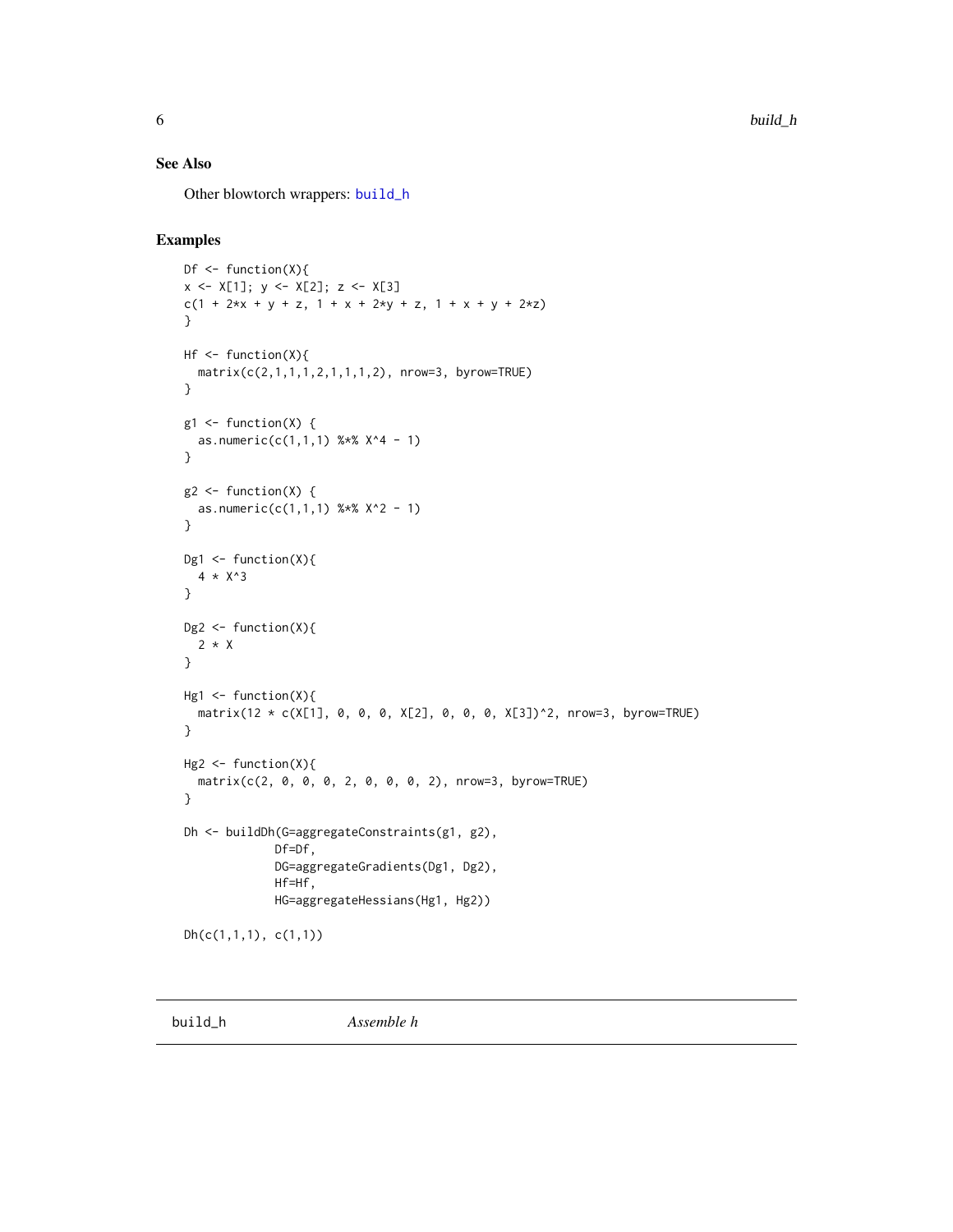#### <span id="page-6-0"></span>build\_h 7

#### Description

Build h from the first derivatives of the object and constraint functions.

#### Usage

build\_h(G, Df, DG)

#### Arguments

| G  | a vector valued constraint function which takes input X and should yield a vector<br>of 0's when all constraints are satisfied. See aggregateConstraints.                                                                            |
|----|--------------------------------------------------------------------------------------------------------------------------------------------------------------------------------------------------------------------------------------|
| Df | a vector valued function representing the gradient of the objective function, f. Df<br>should take $(X, \text{lambda})$ as primary arguments, though it must take $(X, \text{lambda})$ , data)<br>as arguments if SGD is to be used. |
| DG | a matrix valued function representing the matrix of gradients of constraint func-<br>tions. See aggregateGradients.                                                                                                                  |

#### Details

The definition for h and Dh can be found in system.file("final\_project", "final\_paper", "final\_paper.pdf", pac All files associated with the creation of the .pdf's in inst/final\_project/ are available through the github repository, <https://github.com/stevenpollack/blowtorch>

### Value

a scalar-valued function h(X, lambda, data) which is half the squared euclidean norm of the gradient of the Lagrangian created by f and G.

#### See Also

Other blowtorch wrappers: [buildDh](#page-4-1)

# Examples

```
Df \leftarrow function(X){
x \leftarrow X[1]; y \leftarrow X[2]; z \leftarrow X[3]c(1 + 2*x + y + z, 1 + x + 2*y + z, 1 + x + y + 2*z)}
g1 \leftarrow function(X) {
  as.numeric(c(1,1,1) %*% X^4 - 1)
}
g2 \le function(X) {
  as.numeric(c(1,1,1) %x X^2 - 1)
}
Dg1 <- function(X){
  4 * X^3
}
```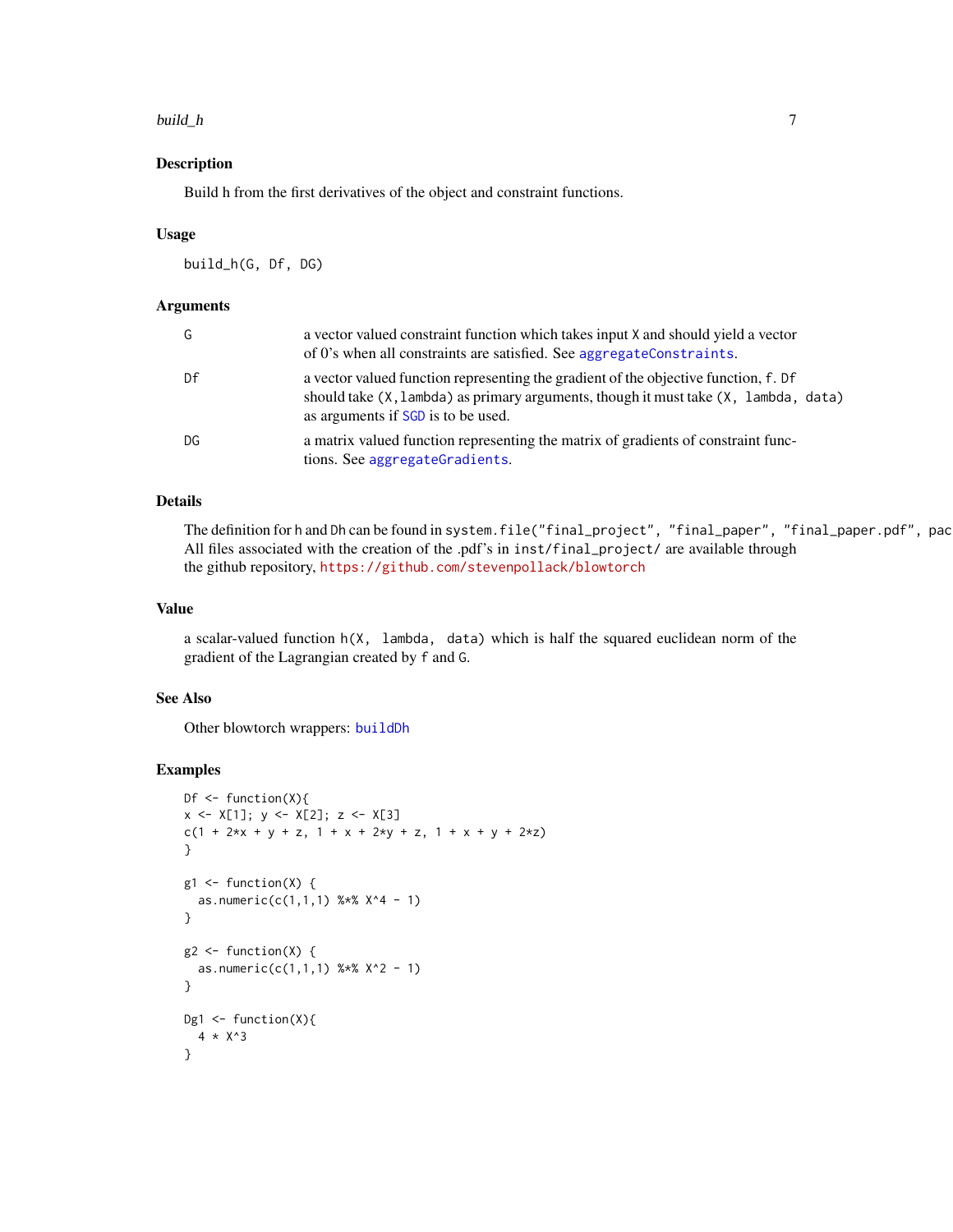```
Dg2 \leftarrow function(X){
  2 * X
}
h <- build_h(G=aggregateConstraints(g1, g2),
             Df=Df,
             DG=aggregateGradients(Dg1, Dg2))
h(c(1,1,1), c(1,1))
```
<span id="page-7-1"></span>gradientDescent *Gradient Descent*

# Description

Minimze a function  $h(X, \text{lambda})$  with its gradient, Dh(X, lambda) via gradient descent.

# Usage

```
gradientDescent(X0, lambda0, alpha, h, Dh, convTol = 1e-10,
 relTol = convTol, iterLimit = 100, trace = 0, plotTrace = trace,rngSeed = 1234, objFun = NULL, ...)
```
# Arguments

| X0        | initial value for X                                                                                                                                                             |
|-----------|---------------------------------------------------------------------------------------------------------------------------------------------------------------------------------|
| lambda0   | initial value for lambda                                                                                                                                                        |
| alpha     | learning rate – either a constant of a vector whose size is equal to $c(X\emptyset, \text{lambda}\emptyset)$ .                                                                  |
| h         | function whose signature is (X, lambda, data) which is vectorized over data.<br>h is assumed to be non-negative, and SGD will attempt to minimize it.                           |
| Dh        | gradient of h as a function of X, lambda, and data. Also assumed to be vector-<br>ized over data.                                                                               |
| convTol   | positive value which signals h's convergence.                                                                                                                                   |
| relTol    | positive value. If all parameter estimates and h do not change more than reletol<br>in the course of one iteration, SGD will stop.                                              |
| iterLimit | the maximum number of iterations.                                                                                                                                               |
| trace     | non-negative integer. At every trace iteration, SGD will output the current pa-<br>rameter estimates to stdout. A value of zero indicates no desired output.                    |
| plotTrace | non-negative integer. At every plotTrace iteration, SGD will graphically output<br>the parameter estimates up to that iteration. A value of zero indicates no desired<br>output |
| rngSeed   | the random number generation seed value.                                                                                                                                        |
| objFun    | the objective function in the Lagrangian to be optimized.                                                                                                                       |
| $\cdots$  | layout arguments to be passed to multiplot.                                                                                                                                     |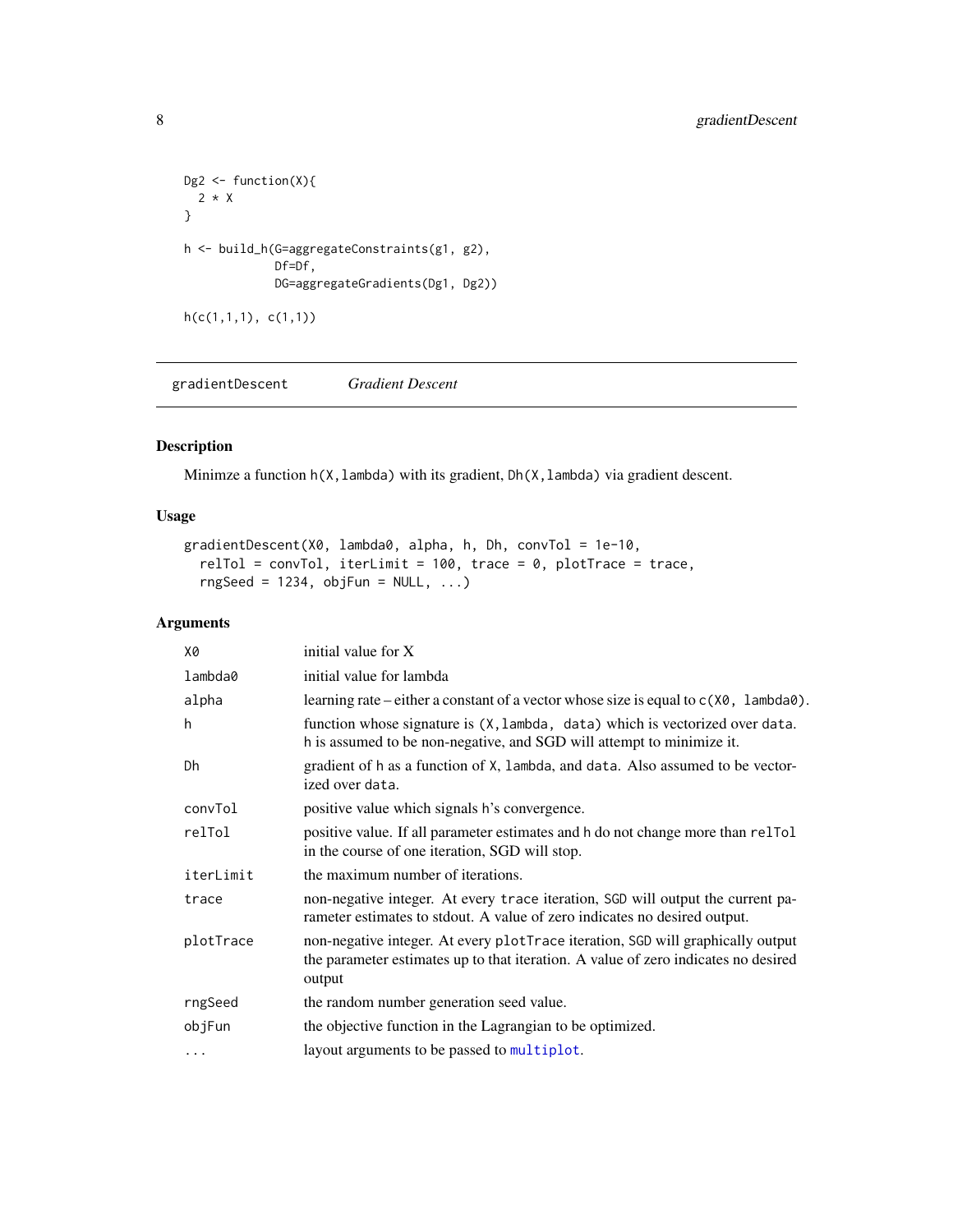#### <span id="page-8-0"></span>multiplot the contract of the contract of the contract of the contract of the contract of the contract of the contract of the contract of the contract of the contract of the contract of the contract of the contract of the

# Details

Follows the gradient method described in system.file("final\_project", "final\_paper", "final\_paper.pdf", pack All files associated with the creation of the .pdf's in inst/final\_project/ are available through the github repository, <https://github.com/stevenpollack/blowtorch>

#### Value

an 'SGD' object with methods [print.SGD](#page-10-2) and [plot.SGD](#page-9-1). An SGD object is just a glorified list with the following entries

| X_final      | the last iteration's X values                                             |
|--------------|---------------------------------------------------------------------------|
| lambda_final | the last iteration's lambda values                                        |
| X_initial    | the initial X value                                                       |
|              | lambda_initial the initia lambda value                                    |
| X            | the matrix whose i-th column contains the i-th iteration's X values       |
| lambda       | the matrix whose i-th column contains the i-th iteration's lambda values  |
| delta        | the vector whose i-th entry contains the value of h at the i-th iteration |
| alpha        | the given learning rate                                                   |
| beta         | the given annealing rate                                                  |
| batchSize    | the given batch Size                                                      |
| iter         | the number of iterations taken                                            |
| convTol      | the given convergence tolerance                                           |
| objFun       | the original objective function                                           |
| converged    | a boolean indicating if h was driven below convol                         |
| aboveTol     | a boolean indicating if any X or lambda values stabilized below rellol    |

## See Also

Other gradient methods: [SGD](#page-10-1), [print.SGD](#page-10-2)

<span id="page-8-1"></span>

| multiplot | Plot multiple ggplot objects. |
|-----------|-------------------------------|
|           |                               |

# Description

Plot multiple ggplot objects on one layer.

# Usage

```
multiplot(..., plotlist = NULL, cols = 1, layout = NULL)
```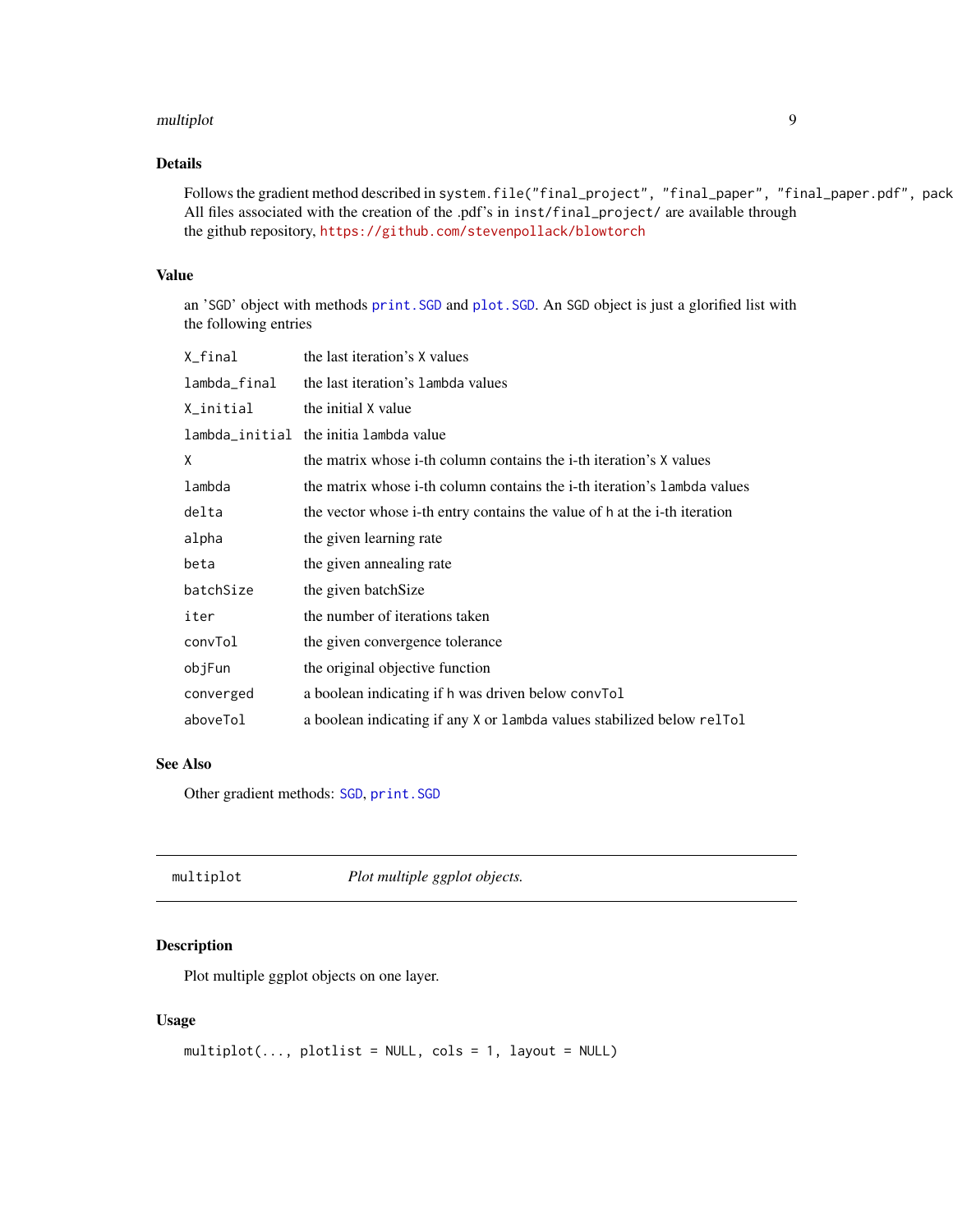#### <span id="page-9-0"></span>**Arguments**

| $\cdots$ | ggplot objects                                                 |
|----------|----------------------------------------------------------------|
| plotlist | a list of ggplot objets                                        |
| cols     | number of columns in layout                                    |
| layout   | a matrix specifying the layout. If present, 'cols' is ignored. |

#### Details

If the layout is something like matrix( $c(1,2,3,3)$ , nrow=2, byrow=TRUE), then plot 1 will go in the upper left, 2 will go in the upper right, and 3 will go all the way across the bottom. Taken from: http://www.cookbook-r.com/Graphs/Multiple\_graphs\_on\_one\_page\_(ggplot2)/

#### Examples

```
library(ggplot2)
# This example uses the ChickWeight dataset, which comes with ggplot2
p1 <- ggplot(ChickWeight, aes(x=Time, y=weight, colour=Diet, group=Chick)) +
  geom_line() +
  ggtitle("Growth curve for individual chicks")
# Second plot
p2 <- ggplot(ChickWeight, aes(x=Time, y=weight, colour=Diet)) +
  geom_point(alpha=.3) +
  geom_smooth(alpha=.2, size=1) +
  ggtitle("Fitted growth curve per diet")
# Third plot
p3 <- ggplot(subset(ChickWeight, Time==21), aes(x=weight, colour=Diet)) +
  geom_density() +
  ggtitle("Final weight, by diet")
# Fourth plot
p4 <- ggplot(subset(ChickWeight, Time==21), aes(x=weight, fill=Diet)) +
  geom_histogram(colour="black", binwidth=50) +
  facet_grid(Diet \sim .) +
  ggtitle("Final weight, by diet") +
  theme(legend.position="none") # No legend (redundant in this graph)
multiplot(p1, p2, p3, p4, cols=2)
```
<span id="page-9-1"></span>plot.SGD *Plot method for SGD object*

# Description

plot the value of h across iterations.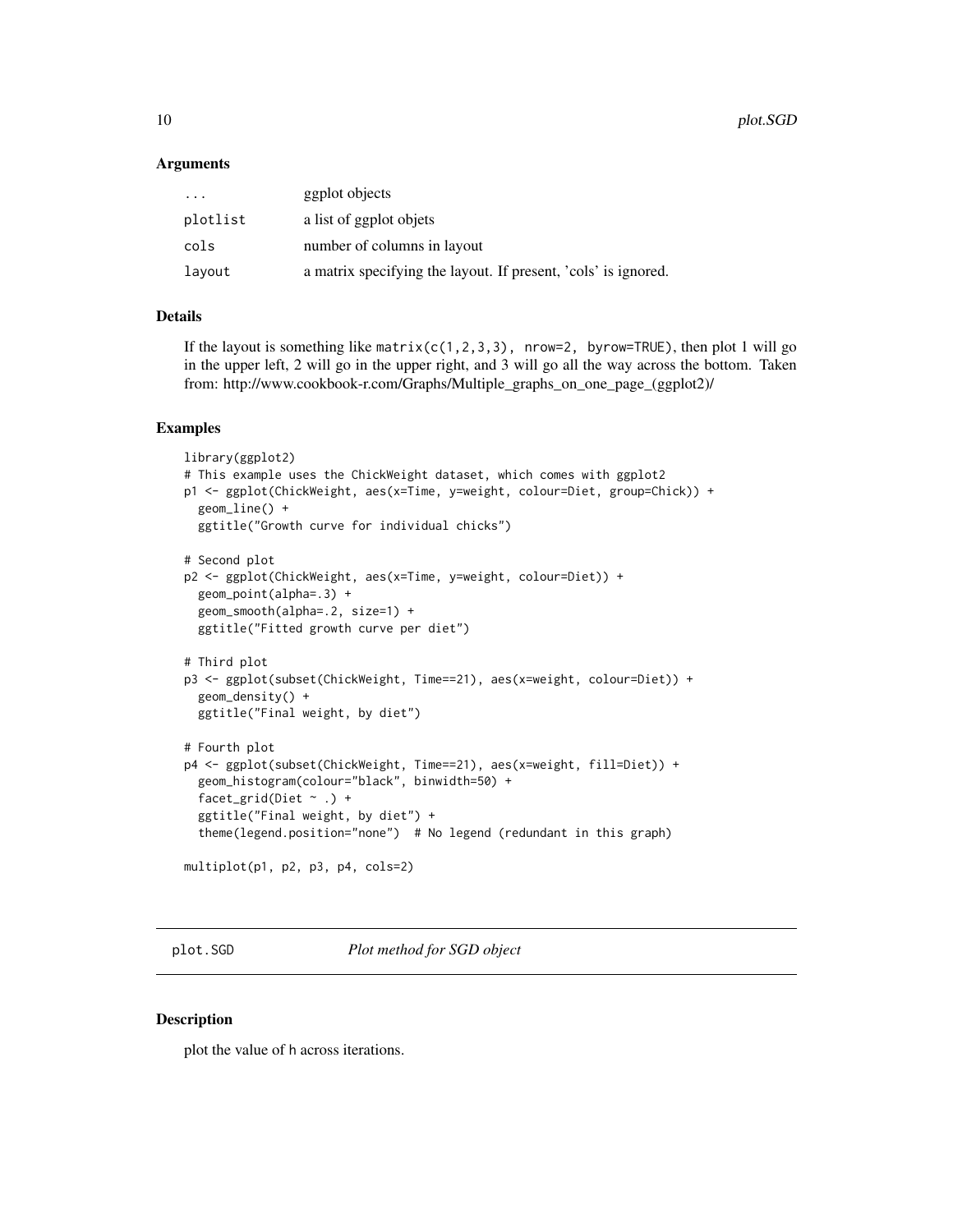#### <span id="page-10-0"></span> $SGD$  11

# Usage

## S3 method for class 'SGD'  $plot(x, y = NULL, ...)$ 

# Arguments

| X  | an object of class SGD |
|----|------------------------|
| -V | does nothing           |
| .  | does nothing           |

<span id="page-10-1"></span>

SGD *Stochastic Gradient Descent*

# <span id="page-10-2"></span>Description

Minimize a function h via stochastic gradient descent.

# Usage

```
SGD(X0, lambda0, alpha, h, Dh, data, convTol = 1e-10, relTol = convTol,
  iterLimit = 100, beta = 0.5, batchSize = 1, trace = 0,
 plotTrace = trace, rngSeed = 1234, objFun = NULL, ...)
## S3 method for class 'SGD'
```
 $print(x, \ldots)$ 

# Arguments

| X0        | initial value for X                                                                                                                                     |
|-----------|---------------------------------------------------------------------------------------------------------------------------------------------------------|
| lambda0   | initial value for lambda                                                                                                                                |
| alpha     | learning rate – either a constant of a vector whose size is equal to $c(X\theta)$ , lambda $\theta$ ).                                                  |
| h         | function whose signature is (X, lambda, data) which is vectorized over data.<br>h is assumed to be non-negative, and SGD will attempt to minimize it.   |
| Dh        | gradient of h as a function of X, lambda, and data. Also assumed to be vector-<br>ized over data.                                                       |
| data      | the data set whose rows (the number of which is determined by batch Size) are<br>to be fed to h and Dh.                                                 |
| convTol   | positive value which signals h's convergence.                                                                                                           |
| relTol    | positive value. If all parameter estimates and h do not change more than related<br>in the course of one iteration, SGD will stop.                      |
| iterLimit | the maximum number of iterations.                                                                                                                       |
| beta      | annealing constant for step size. See details.                                                                                                          |
| batchSize | number of observations to feed to h and Dh at each iteration. When batchSize<br>is equal to nrow (data) SGD will perform exactly like gradient Descent. |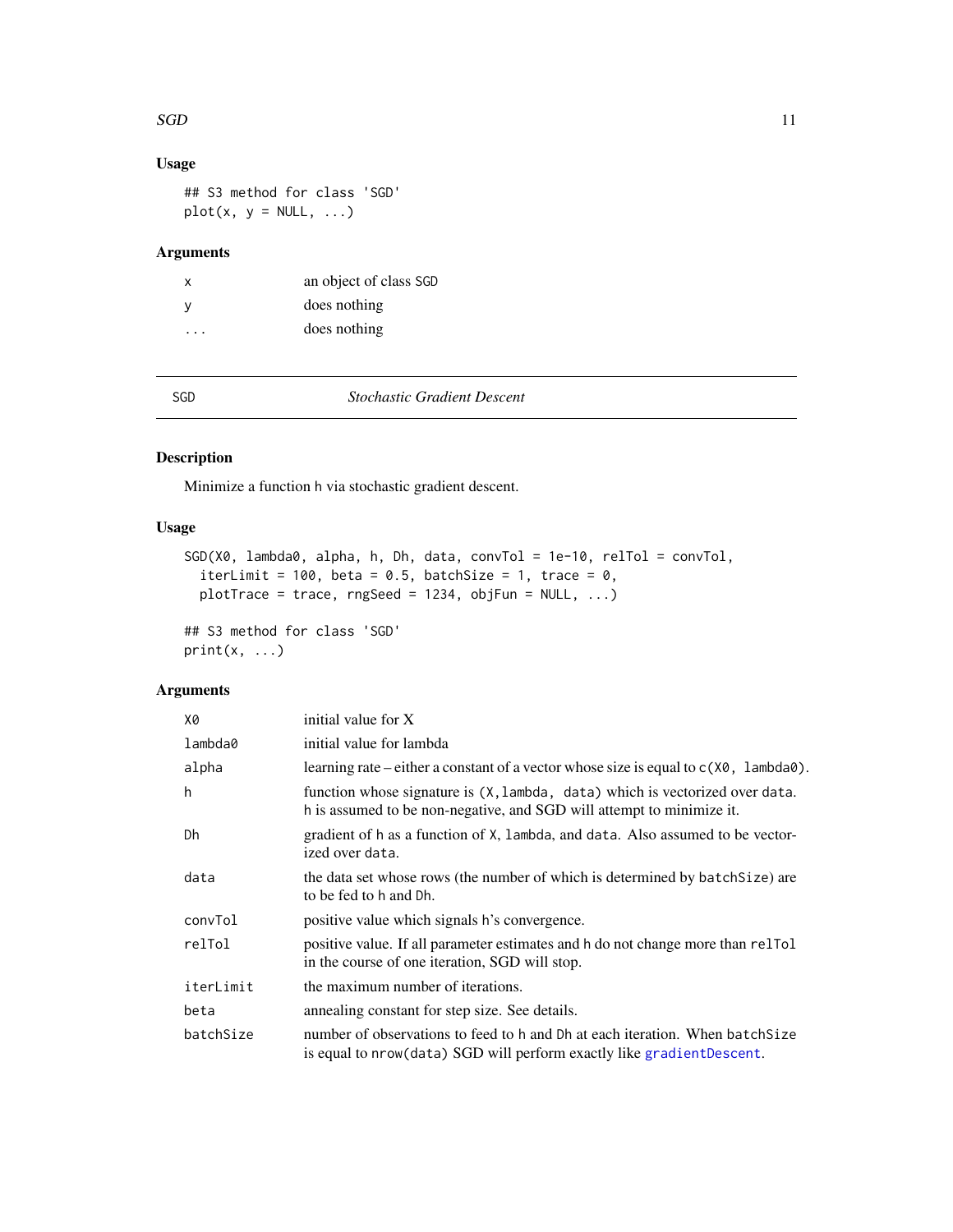<span id="page-11-0"></span>

| trace        | non-negative integer. At every trace iteration, SGD will output the current pa-<br>rameter estimates to stdout. A value of zero indicates no desired output.                    |
|--------------|---------------------------------------------------------------------------------------------------------------------------------------------------------------------------------|
| plotTrace    | non-negative integer. At every plotTrace iteration, SGD will graphically output<br>the parameter estimates up to that iteration. A value of zero indicates no desired<br>output |
| rngSeed      | the random number generation seed value.                                                                                                                                        |
| objFun       | the objective function in the Lagrangian to be optimized.                                                                                                                       |
| .            | layout arguments to be passed to multiplot.                                                                                                                                     |
| $\mathsf{x}$ | an object of class SGD.                                                                                                                                                         |

# Details

Follows the gradient method described in system.file("final\_project", "final\_paper", "final\_paper.pdf", pack All files associated with the creation of the .pdf's in inst/final\_project/ are available through the github repository, <https://github.com/stevenpollack/blowtorch>

### Value

an 'SGD' object with methods [print.SGD](#page-10-2) and [plot.SGD](#page-9-1). An SGD object is just a glorified list with the following entries

| X_final      | the last iteration's X values                                             |
|--------------|---------------------------------------------------------------------------|
| lambda_final | the last iteration's lambda values                                        |
| X_initial    | the initial X value                                                       |
|              | lambda_initial the initialambda value                                     |
| X            | the matrix whose i-th column contains the i-th iteration's X values       |
| lambda       | the matrix whose i-th column contains the i-th iteration's lambda values  |
| delta        | the vector whose i-th entry contains the value of h at the i-th iteration |
| alpha        | the given learning rate                                                   |
| beta         | the given annealing rate                                                  |
| batchSize    | the given batchSize                                                       |
| iter         | the number of iterations taken                                            |
| convTol      | the given convergence tolerance                                           |
| objFun       | the original objective function                                           |
| converged    | a boolean indicating if h was driven below convol                         |
| aboveTol     | a boolean indicating if any X or lambda values stabilized below relTol    |

# See Also

Other gradient methods: [gradientDescent](#page-7-1)